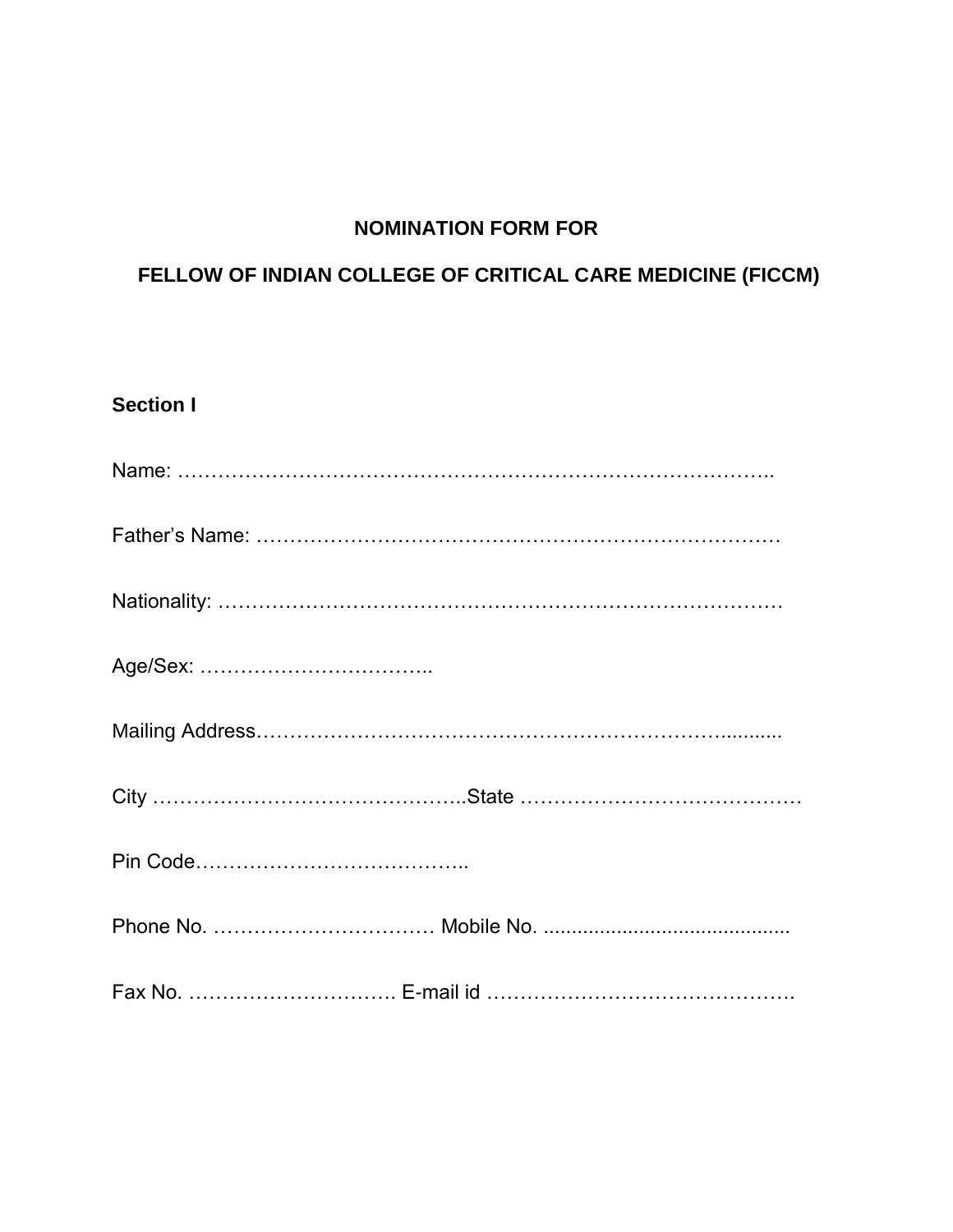## **Section II**

## **Academic qualifications (Degree/Diploma/ Fellowship):**

| Degree/Diploma | <b>Subject</b> | Name of                       | Year of        |
|----------------|----------------|-------------------------------|----------------|
|                |                | <b>Institution/University</b> | <b>Passing</b> |
|                |                |                               |                |
|                |                |                               |                |
|                |                |                               |                |
|                |                |                               |                |
|                |                |                               |                |
|                |                |                               |                |

# **Work Experience:**

| <b>Designation</b> | Institution/Hospital | <b>Duration</b> | <b>Month/Year</b><br>From: to |
|--------------------|----------------------|-----------------|-------------------------------|
|                    |                      |                 |                               |
|                    |                      |                 |                               |
|                    |                      |                 |                               |
|                    |                      |                 |                               |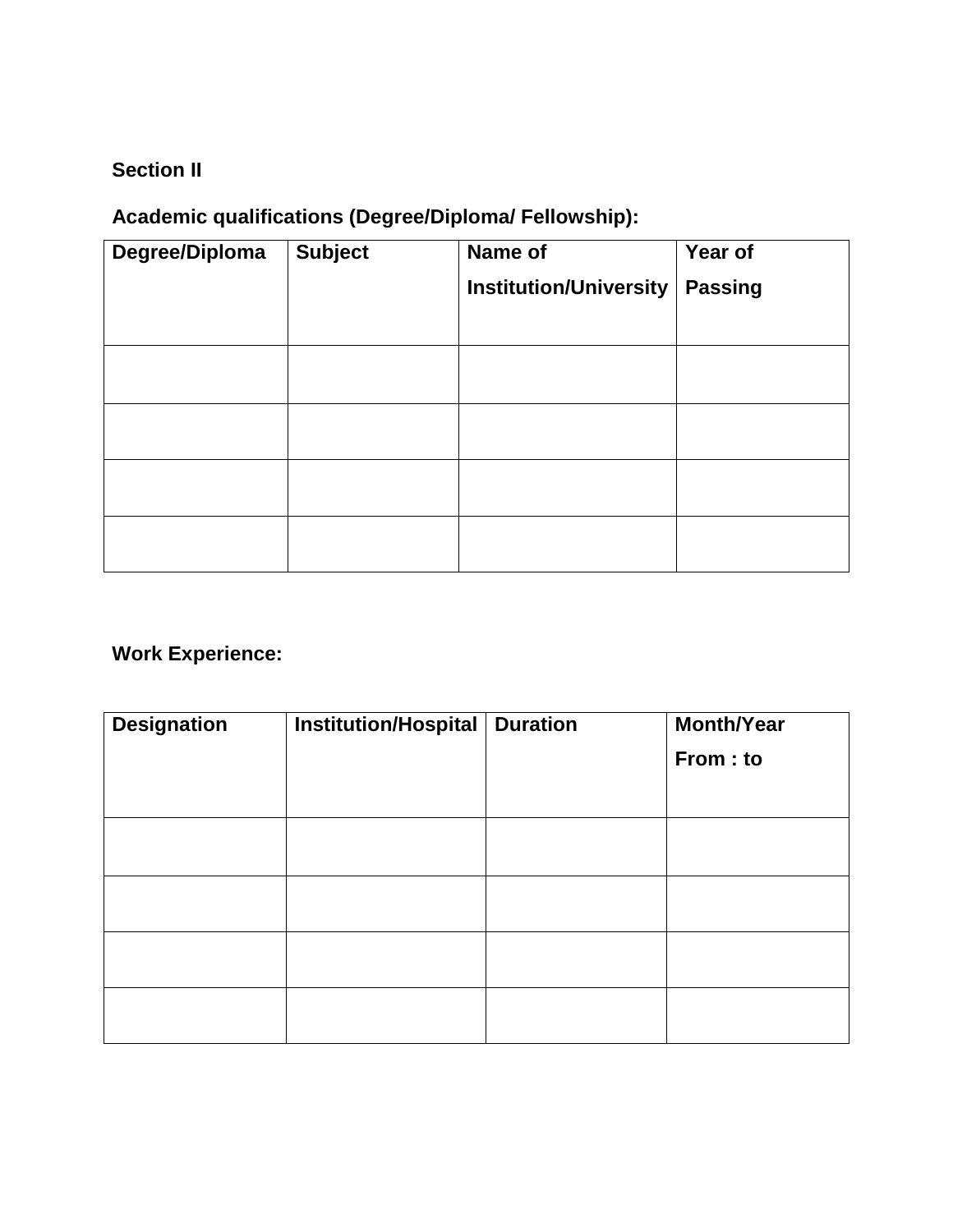## **Special Training (If any)**

#### **Awards, Honours and Scholarships:**

### **Membership in Professional Societies:**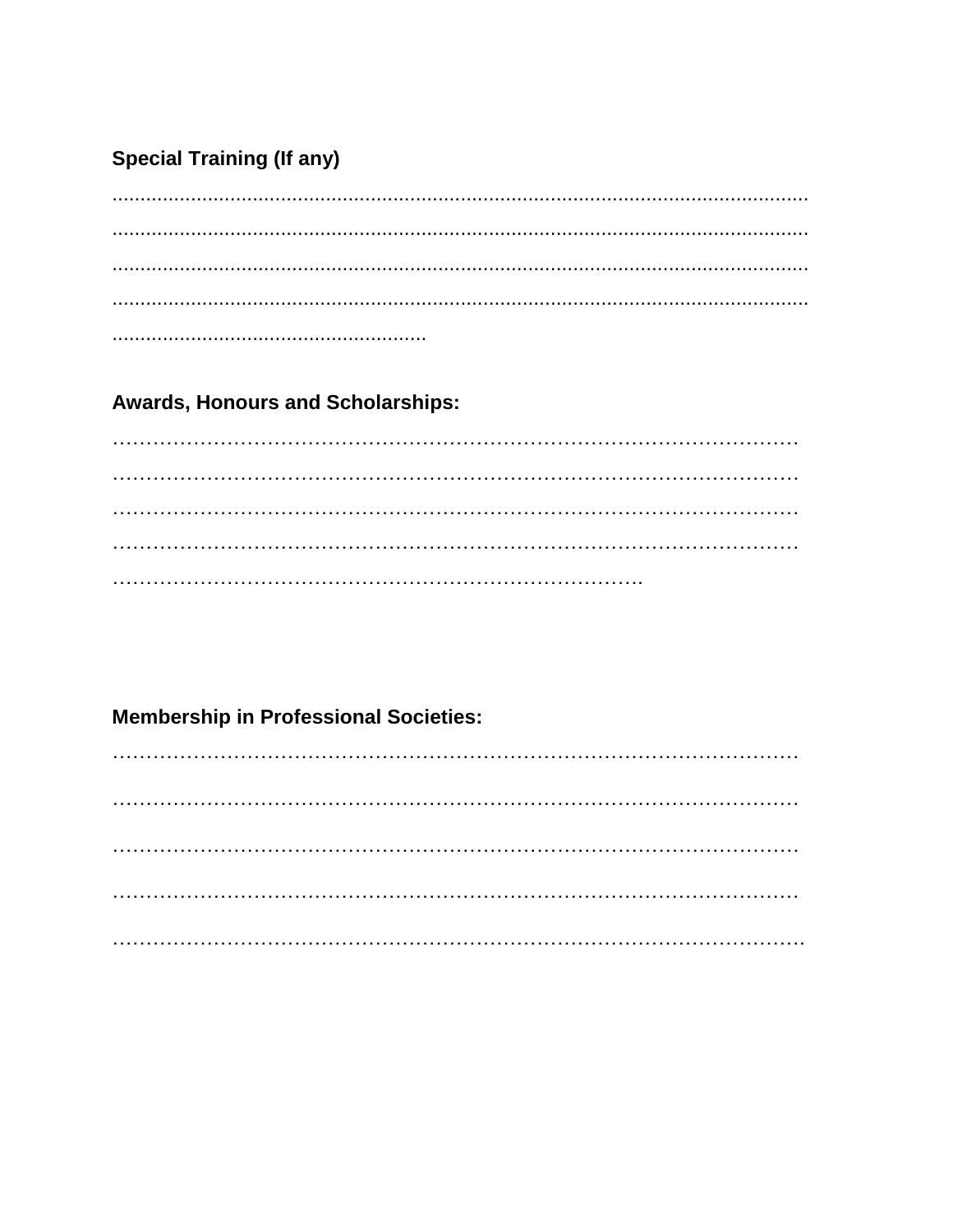**Contribution to Indian Society of Critical Care** (Including membership of executive bodies, organization of Conferences, CMEs and workshops, Examinerships for critical care College exams such as IDCCM and IFCCM, participation in workshops, conference as faculty) ............................................................................................................................ ............................................................................................................................

............................................................................................................................ ............................................................................................................................ ......................................................

## **Research Publications (Attach list of publications if necessary)**

- **1. 2. 3. 4.**
- **5.**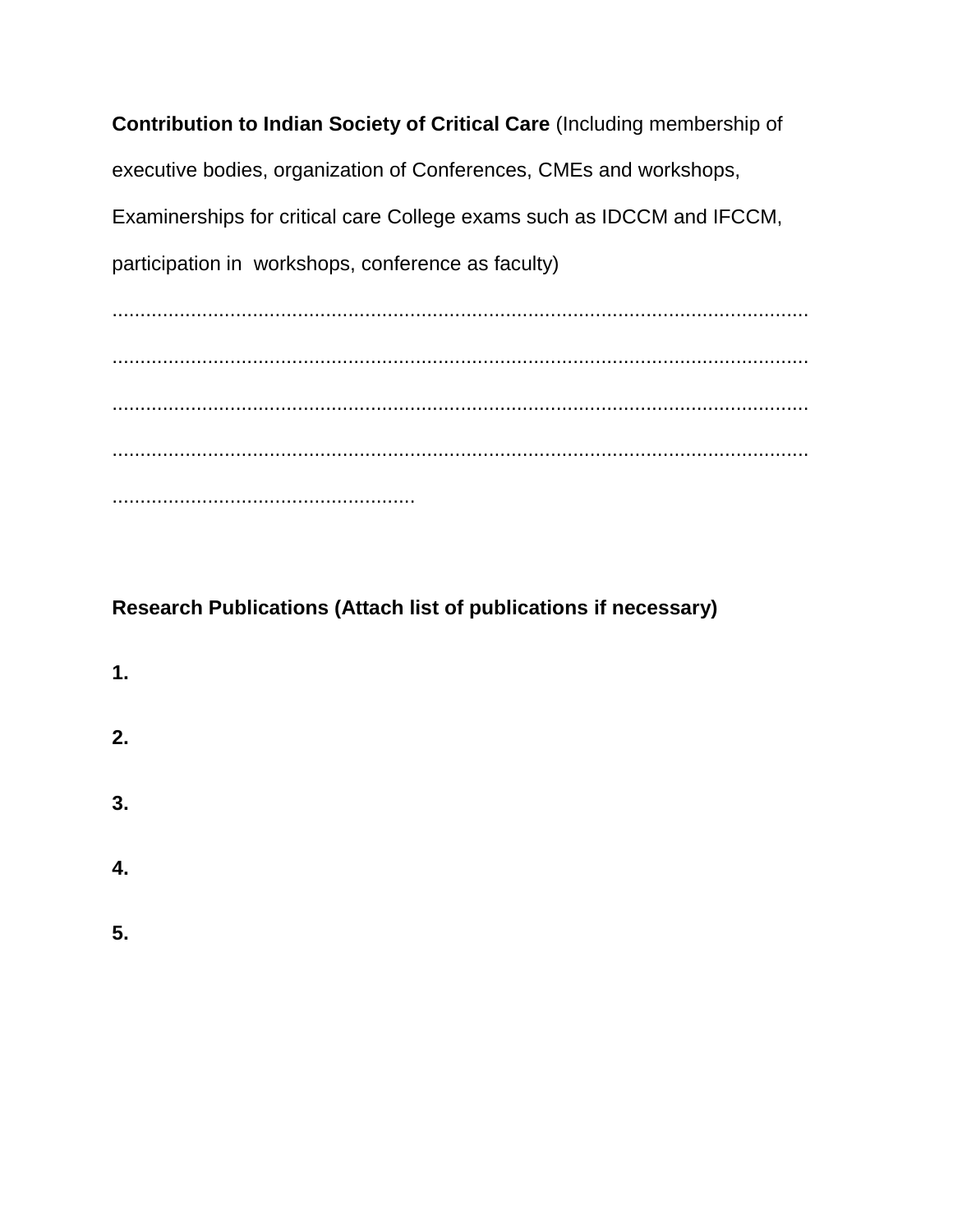**References:** Please provide names of three referees with whom you have worked in the field of critical care

1. Name :

Affiliation and Postal Address:

E-Mail Id

Phone number:

2. Name:

Affiliation and Postal Address:

E-Mail Id:

Phone number:

3. Name :

Affiliation and Postal Address:

E-Mail Id

Phone number: